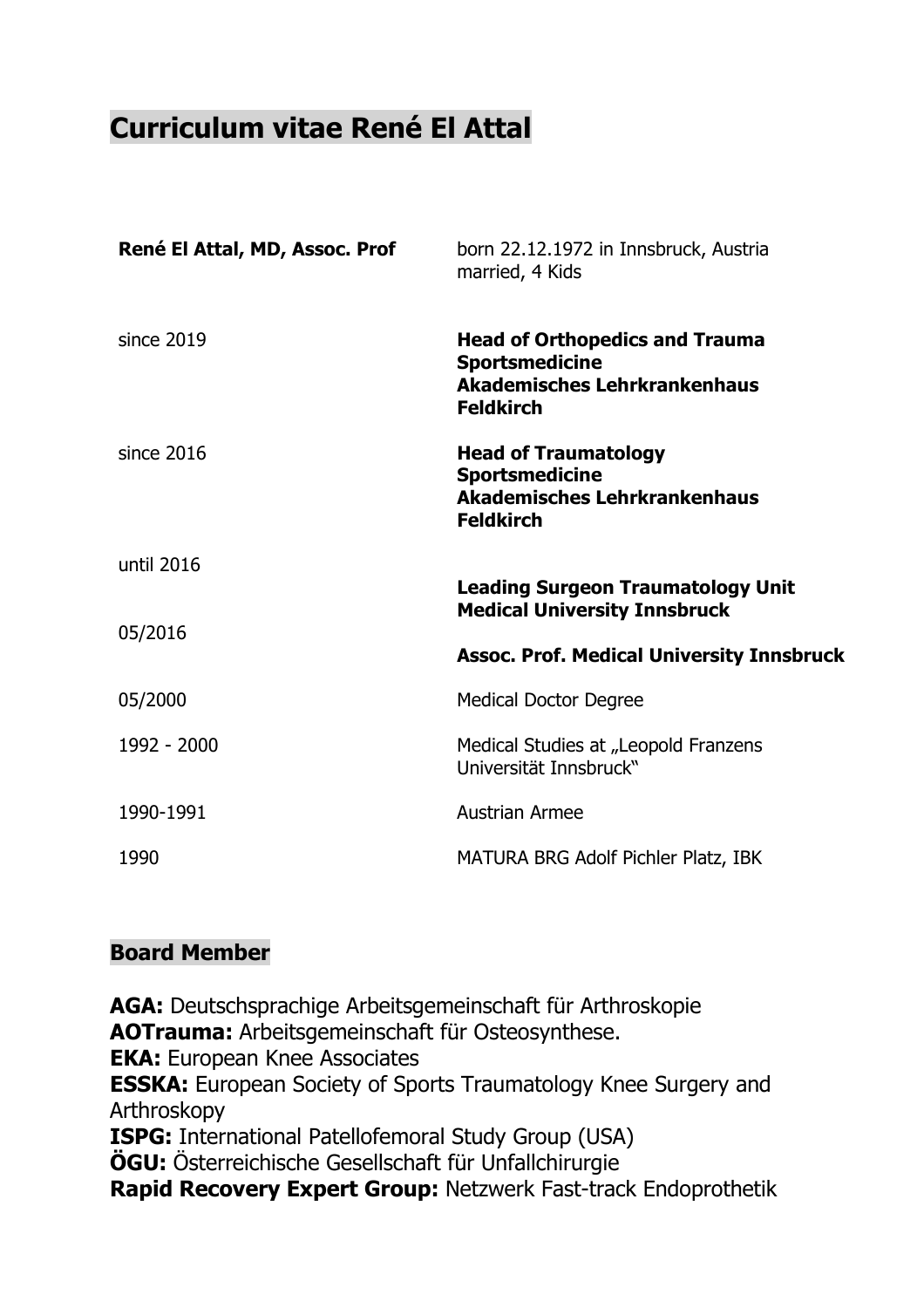# **Organized Congresses and Courses**

V. Operationskurs Knie für Fortgeschrittene 02/2020 (Innsbrucker Instabilitätskurs), Innsbruck

Concepts and Innovations in Knee Surgery 07/2019 Wien, Austria

Patella International Feldkirch und Innsbruck 02/2019

Concepts and Innovations in Knee Surgery 07/2017 Villach am, Austria

Patella International Cadavercourse IV 02/2017 International advanced knee course on patella instability and arthritis Linz und Innsbruck, Austria

IV. Operationskurs Knie für Fortgeschrittene 15.-16.02.2016 (Innsbrucker Instabilitätskurs), Innsbruck

Concepts and Innovations in Knee Surgery 07/2015 Velden am Wörthersee, Austria

Patella International Cadavercourse III 02/2015 International advanced knee course on patella instability and arthritis Medical University Innsbruck

III. Operationskurs Knie für Fortgeschrittene 17.-18.02/2014 (Innsbrucker Instabilitätskurs), Innsbruck

Patella International Cadavercourse II – Cadaver workshop and live surgery Innsbruck, Austria, 17.02.-18.02.2013

II. Operationskurs Kniekurs für Fortgeschrittene 02/2012 (Innsbrucker Instabilitätskurs), Innsbruck

IV. Innsbrucker Current Concepts Dinner Meeting, Arthrose, Villa Blanka, Innsbruck, 13.Oktober 2012

III. Innsbrucker Current Concepts Dinner Meeting, Wenn das Knie schmerzt, und was wir dagegen tun können, Villa Blanka, Innsbruck, 15. Oktober 2011

Patella International Cadavercourse I – Cadaver workshop and live surgery Innsbruck, Austria, 01.-02. September 2011,

II. Innsbrucker Current Concepts Dinner Meeting, Die patellofemorale Instabilität Villa Blanka, Innsbruck, 13.Mai 2011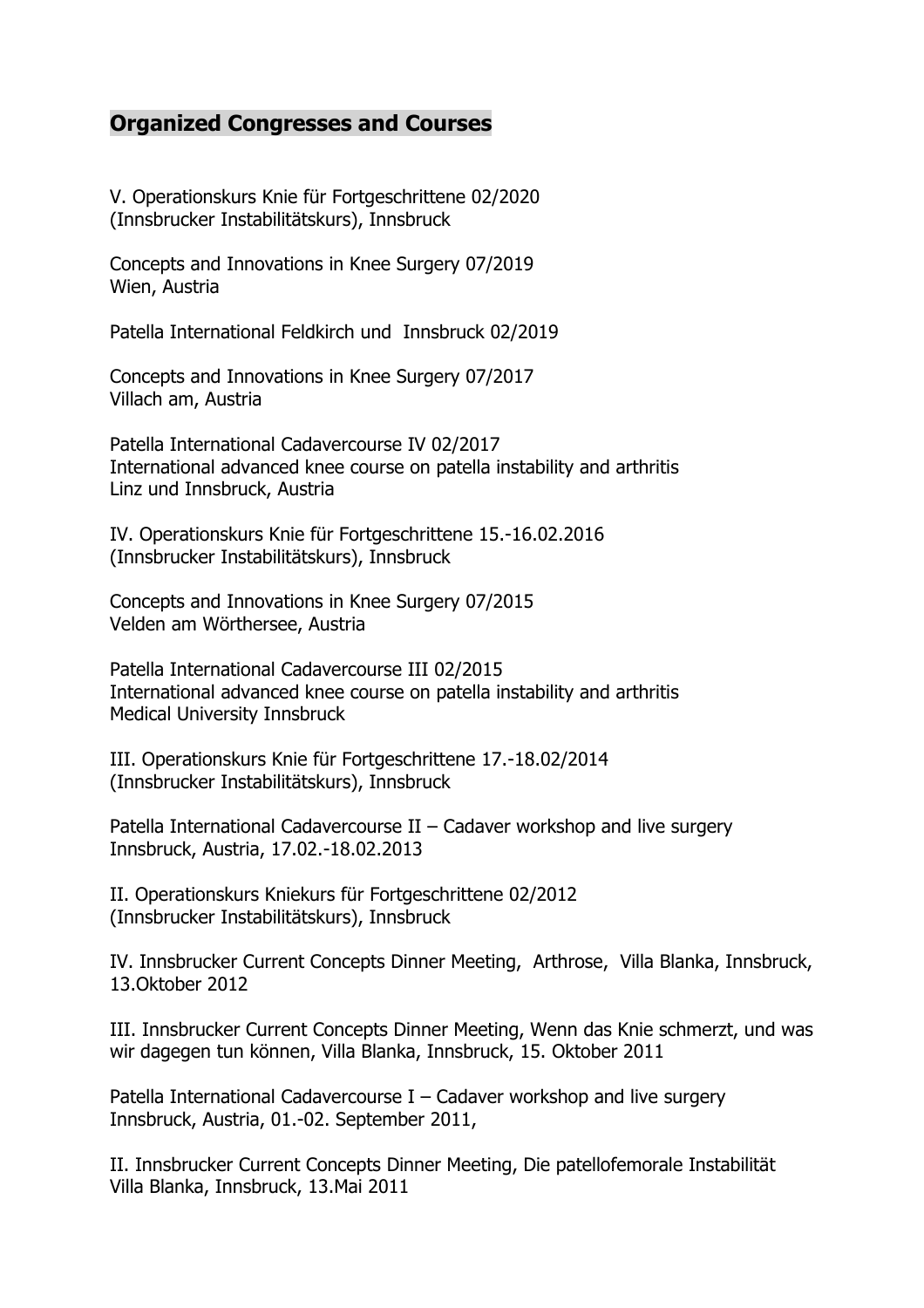I. Operationskurs Kniekurs für Fortgeschrittene 09/2010 (Innsbrucker Instabilitätskurs), Innsbruck

I. Innsbrucker Current Concepts Dinner Meeting, Differenzierte Therapie bei Bandverletzungen am Knie, Villa Blanka, Innsbruck, 06/2010

3. AO Trauma Masterkurs Polytrauma/MIPO 2010, Medical University Innsbruck

1 st PFNA Cut-Out Study group Meeting 2009, Medical University Innsbruck

4 th AO IM Nailing Experts`Symposium 2009, Medical University Innsbruck

AO Masters Course MIO and Co-Management of Geriatric Patients, Innsbruck, Austria 2009

2 nd AO Expert Family Nailing Symposium, Innsbruck, Austria 2007

# **List of Publications**

[ACL reconstruction with adjustable-length loop cortical button fixation results in less](https://www.ncbi.nlm.nih.gov/pubmed/31372680)  [tibial tunnel widening compared with interference screw fixation.](https://www.ncbi.nlm.nih.gov/pubmed/31372680) Mayr R, Smekal V, Koidl C, Coppola C, Eichinger M, Rudisch A, Kranewitter C, **Attal R**. Knee Surg Sports Traumatol Arthrosc. 2019 Aug 1. doi: 10.1007/s00167-019- 05642-9.

[Static patella tilt and axial engagement in knee extension are mainly influenced by](https://www.ncbi.nlm.nih.gov/pubmed/31267191)  [knee torsion, the tibial tubercle-trochlear groove distance \(TTTG\), and trochlear](https://www.ncbi.nlm.nih.gov/pubmed/31267191)  [dysplasia but not by femoral or tibial torsion.](https://www.ncbi.nlm.nih.gov/pubmed/31267191)

Kaiser P, Loth F, **Attal R**, Kummann M, Schuster P, Riechelmann F, Schlumberger M. Knee Surg Sports Traumatol Arthrosc. 2019 Jul 2. doi: 10.1007/s00167-019-05588-y.

[Derotational femoral osteotomy changes patella tilt, patella engagement and tibial](https://www.ncbi.nlm.nih.gov/pubmed/31214737)  [tuberosity trochlear groove](https://www.ncbi.nlm.nih.gov/pubmed/31214737) distance.

Kaiser P, Konschake M, Loth F, Plaikner M, **Attal R**, Liebensteiner M, Schlumberger M. Knee Surg Sports Traumatol Arthrosc. 2019 Jun 18. doi: 10.1007/s00167-019- 05561-9.

[The anterolateral ligament and the deep structures of the iliotibial tract: MRI visibility](https://www.ncbi.nlm.nih.gov/pubmed/30391071)  [in the paediatric patient.](https://www.ncbi.nlm.nih.gov/pubmed/30391071)

Liebensteiner MC, Henninger B, Kittl C, **Attal R**, Giesinger JM, Kranewitter C. Injury. 2018 Oct 29. pii: S0020-1383(18)30645-4. doi:10.1016/j.injury.2018.10.040.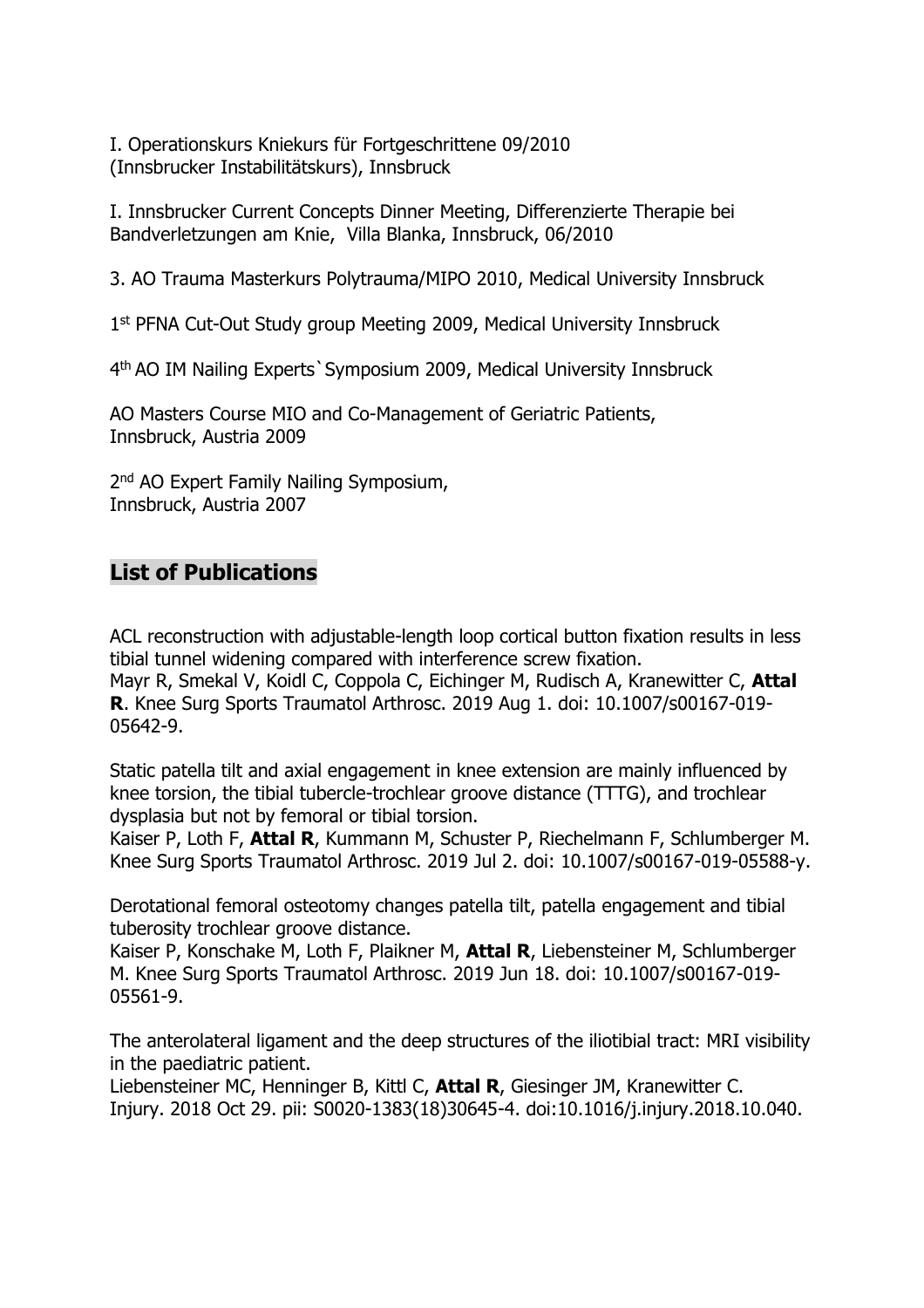[Temporary postoperative treatment with compartment-unloading knee braces or](https://www.ncbi.nlm.nih.gov/pubmed/30159739)  [wedge insoles does not improve clinical outcome after partial meniscectomy.](https://www.ncbi.nlm.nih.gov/pubmed/30159739) Dammerer D, Fischer F, Mayr R, Giesinger J, El **Attal R**, Liebensteiner MC. Knee Surg Sports Traumatol Arthrosc.2018 Aug 22.doi:10.1007/s00167-018-5106-0.

[Isolated medial patellofemoral ligament reconstruction for patella instability is](https://www.ncbi.nlm.nih.gov/pubmed/30062643)  [insufficient for higher degrees of internal femoral torsion.](https://www.ncbi.nlm.nih.gov/pubmed/30062643) Kaiser P, Schmoelz W, Schöttle PB, Heinrichs C, Zwierzina M, **Attal R**. Knee Surg Sports Traumatol Arthrosc. 2018 Jul 30. doi:10.1007/s00167-018-5065-5.

[High complication rate following dynamic intraligamentary stabilization for primary](https://www.ncbi.nlm.nih.gov/pubmed/30032314)  [repair of the anterior cruciate ligament.](https://www.ncbi.nlm.nih.gov/pubmed/30032314) Osti M, El **Attal R**, Doskar W, Höck P, Smekal V.

Knee Surg Sports Traumatol Arthrosc. 2018 Jul 21. doi:10.1007/s00167-018-5067-3.

[Screw oversizing for anterior cruciate ligament graft fixation in primary and enlarged](https://www.ncbi.nlm.nih.gov/pubmed/29887246)  [tibial tunnels: A biomechanical study in a porcine model.](https://www.ncbi.nlm.nih.gov/pubmed/29887246) Eichinger M, Schmoelz W, **Attal R**, Moroder A, Heinrichs CH, Smekal V, Mayr R. Knee. 2018 Oct;25(5):774-781. doi: 10.1016/j.knee.2018.05.012. Epub 2018 Jun 7.

Rotationsfehlstellung des Femurs – [Auswirkungen durch die Anwendung](https://www.ncbi.nlm.nih.gov/pubmed/29100257)  [verschiedener CT-Messmethoden.](https://www.ncbi.nlm.nih.gov/pubmed/29100257) Kaiser P, Jaschke W, **Attal R.** Rofo. 2017 Dec;189(12):1168-1170. doi: 10.1055/s-0043-117889. Epub 2017 Nov 3. German.

[Characteristics and outcome of patients with hypothermic out-of-hospital cardiac](https://www.ncbi.nlm.nih.gov/pubmed/28866108)  [arrest: Experience from a European trauma center.](https://www.ncbi.nlm.nih.gov/pubmed/28866108)

Ruttmann E, Dietl M, Kastenberger T, El **Attal R**, Ströhle M, Ulmer H, Mair P. Resuscitation. 2017 Nov;120:57-62. doi: 10.1016/j.resuscitation.2017.08.242. Epub 2017 Sep 1.

[Successful adaption of the Banff Patella Instability Instrument \(BPII\) 2.0 into](https://www.ncbi.nlm.nih.gov/pubmed/28785790)  [German.](https://www.ncbi.nlm.nih.gov/pubmed/28785790)

Becher C, **Attal R**, Balcarek P, Dirisamer F, Liebensteiner M, Pagenstert G, Schöttle P, Seitlinger G, Wagner D.

Knee Surg Sports Traumatol Arthrosc. 2017 Aug 7. doi: 10.1007/s00167-017-4673-9.

[Tunnel widening after ACL reconstruction with aperture screw fixation or all-inside](https://www.ncbi.nlm.nih.gov/pubmed/28705571)  [reconstruction with suspensory cortical button fixation: Volumetric measurements on](https://www.ncbi.nlm.nih.gov/pubmed/28705571)  [CT and MRI scans.](https://www.ncbi.nlm.nih.gov/pubmed/28705571)

Mayr R, Smekal V, Koidl C, Coppola C, Fritz J, Rudisch A, Kranewitter C, **Attal R**. Knee. 2017 Oct;24(5):1047-1054. doi: 10.1016/j.knee.2017.06.007. Epub 2017 Jul 10.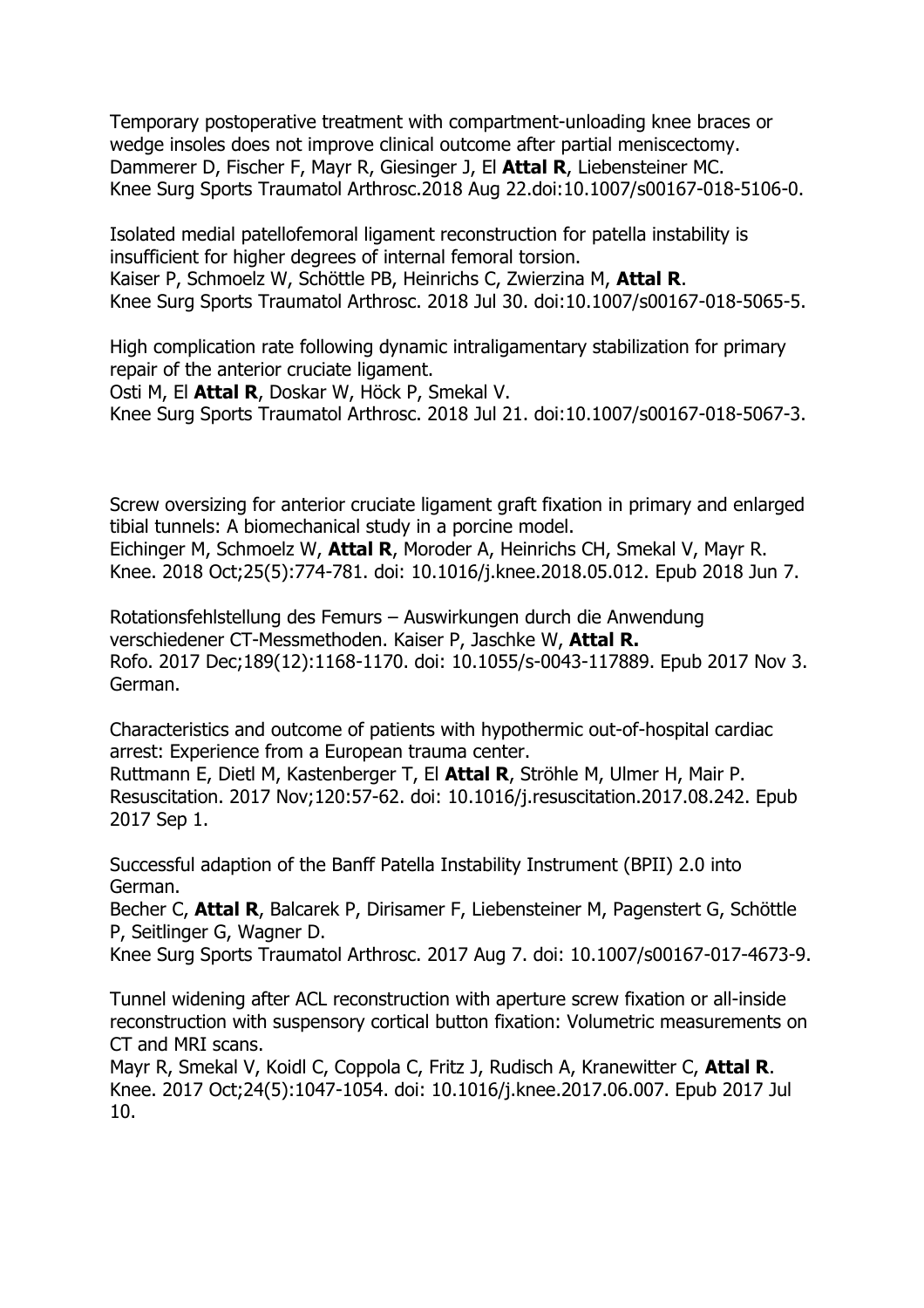[Increased internal femoral torsion can be regarded as a risk factor for patellar](https://www.ncbi.nlm.nih.gov/pubmed/28628800)  instability - [A biomechanical study.](https://www.ncbi.nlm.nih.gov/pubmed/28628800) Kaiser P, Schmoelz W, Schoettle P, Zwierzina M, Heinrichs C, **Attal R.** Clin Biomech (Bristol, Avon). 2017 Aug;47:103-109. doi: 10.1016/j.clinbiomech.2017.06.007.

[Treatment and outcome with traumatic lesions of the olecranon and prepatellar](https://www.ncbi.nlm.nih.gov/pubmed/28447166)  [bursa: a literature review apropos a retrospective analysis including 552 cases.](https://www.ncbi.nlm.nih.gov/pubmed/28447166) Raas C, **Attal R**, Kaiser P, Popovscaia M, Zegg M. Arch Orthop Trauma Surg. 2017 Jun;137(6):823-827. doi: 10.1007/s00402-017- 2690-2. Epub 2017 Apr 26.

[Do we still need autopsy in times of modern multislice computed tomography?-](https://www.ncbi.nlm.nih.gov/pubmed/27826651) [Missed diagnoses in the emergency room.](https://www.ncbi.nlm.nih.gov/pubmed/27826651)

Euler SA, Kastenberger T, **Attal R**, Rieger M, Blauth M, Petri M. Arch Orthop Trauma Surg. 2017 Jan;137(1):43-47. doi: 10.1007/s00402-016-2588-4. Epub 2016 Nov 8

Kaiser P, **Attal R**, Kammerer M, Thauerer M, Hamberger L, Mayr R, Schmoelz W. [Significant differences in femoral torsion values depending on the CT measurement](http://www.ncbi.nlm.nih.gov/pubmed/27501703)  [technique.](http://www.ncbi.nlm.nih.gov/pubmed/27501703)

Arch Orthop Trauma Surg. 2016 Sep;136(9):1259-64. doi: 10.1007/s00402-016- 2536-3.

Liebensteiner MC, Ressler J, Seitlinger G, Djurdjevic T, **El Attal R**, Ferlic PW. High Femoral Anteversion Is Related to Femoral Trochlea Dysplasia. Arthroscopy. 2016 May 18. pii: S0749-8063(16)00263-2.

Heinrichs CH, Schmoelz W, Mayr R, Keiler A, Schöttle PB, **Attal R.** Biomechanical evaluation of a novel dynamic posterior cruciate ligament brace. Clin Biomech (Bristol, Avon). 2016 Mar;33:20-5.

#### Bunner A., **Attal R.**

What is the best salvage procedure for cut-out after trochanteric fractures with the PFNa or TFN?- a multicenter study. Injury. 2016 Feb;47(2):432-8.

Lill M, **Attal R**, Rudisch A, Wick MC, Blauth M, Lutz M. Does MIPO of fractures of the distal femur result in more rotational malalignment than ORIF? A retrospective study. Eur J Trauma Emerg Surg. 2015 Nov 10.

**Attal R**, Mayr R, Heinrichs C, Eichinger M, Schmoelz W. (2015): Biomechanical Comparison of 2 Anterior Cruciate Ligament Graft Preparation Techniques for Tibial Fixation: Response. Am J Sports Med. Sep;43(9):NP38-9.

Mayr R, **Attal R**, Zwierzina M, Blauth M, Schmoelz W.(2015): Effect of additional fixation in tibial plateau impression fractures treated with balloon reduction and cement augmentation. Clin Biomech (Bristol, Avon). Oct;30(8):847-51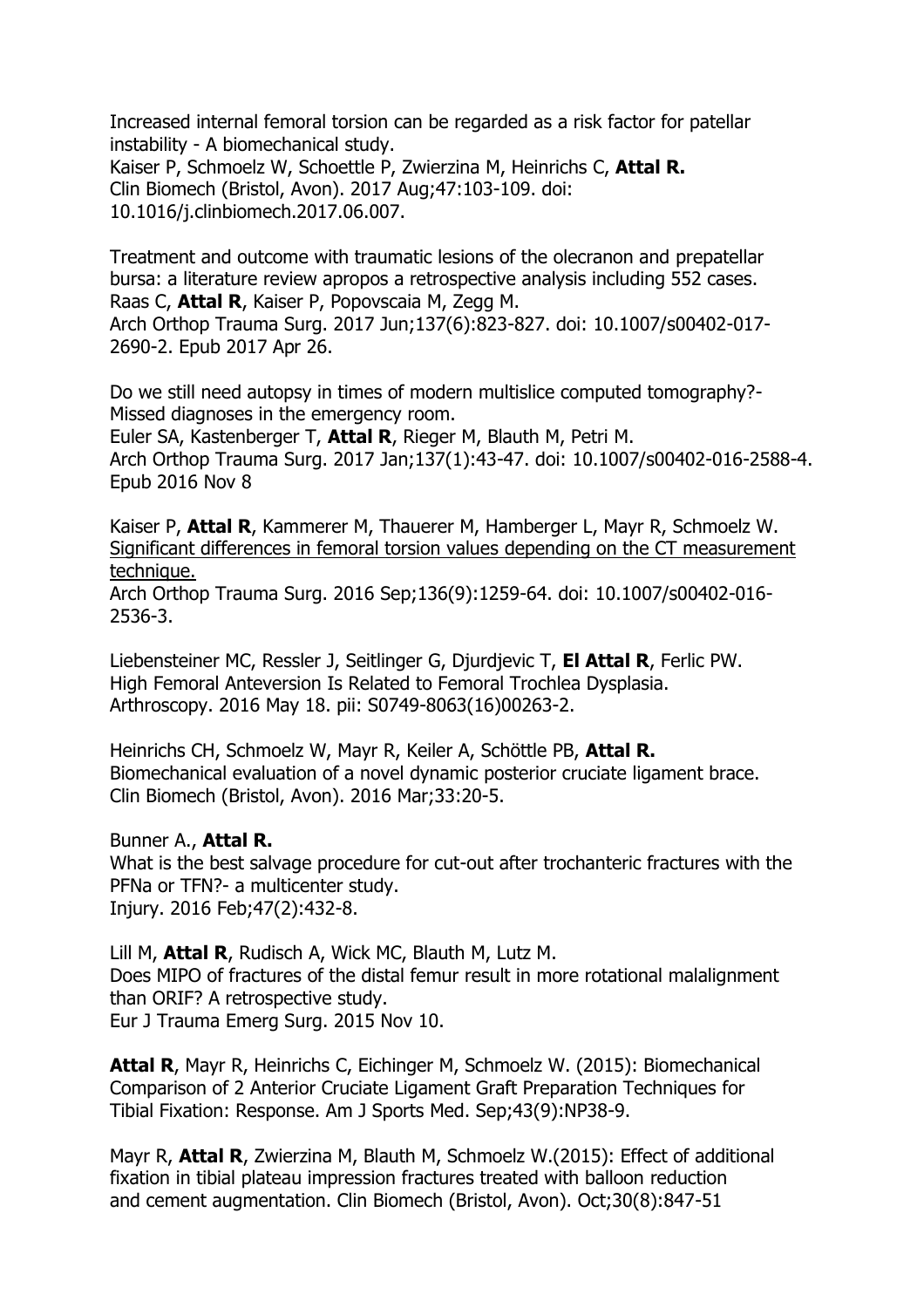Mayr R, Heinrichs CH, Eichinger M, Smekal V, Schmoelz W, **Attal R.** (2015): Preparation techniques for all-inside ACL cortical button grafts: a biomechanical study. Knee Surg Sports Traumatol Arthrosc. Apr 19. [Epub ahead of print]

Mayr R, Heinrichs CH, Eichinger M, Coppola C, Schmoelz W**, Attal R**. (2015): Biomechanical comparison of 2 anterior cruciate ligament graft preparation techniques for tibial fixation: adjustable-length loop cortical button or interference screw. Am J Sports Med. Jun;43(6):1380-5.

Kreutziger J, Rafetseder A, Mathis S, Wenzel V, **El Attal R,** Schmid S. (2015): Admission blood glucose predicted haemorrhagic shock in multiple trauma patients. Injury. Jan;46(1):15-20.

Höntzsch D, Schaser KD,Hofmann GO, Pohlemann T, Hem ES, Rothenbach E, Krettek C, **Attal R** (2014):

Evaluation of the Effectiveness of the Angular Stable Locking System in Patients with Distal Tibial Fractures Treated with Intramedullary Nailing.A Multicenter Randomized Controlled Trial

Journal of Bone and Joint Surgery Am, Nov 19;96(22):1889-97.

Mathis S, Kellermann S, Schmid S, Mutschlechner H, Raab H, Wenzel V, **El Attal R**, Kreutziger J. (2014):

Modified McPeek score in multiple trauma patients. Prospective evaluation of a points system for recording follow-up factors.

Anaesthesist. May;63(5):387-93.

**Attal R**, Maestri V, Doshi HK, Onder U, Smekal V, Blauth M, Schmoelz W. (2014) The influence of distal locking on the need for fibular plating in intramedullary nailing of distal metaphyseal tibiofibular fractures. Bone Joint J. Mar;96-B(3):385-9.

Haug LC, Glodny B, Deml C, Lutz M, **Attal R** (2013): A new radiographic method to detect dorsally penetrating screws when using volar locking plates in distal radial fractures. The dorsal horizon view Bone Joint J. Aug;95-B(8):1101-5.

Innerhofer P, Westermann I, Tauber H, Breitkopf R, Fries D, Kastenberger T, **El Attal R**, Strasak A, Mittermayr M. (2013): The exclusive use of coagulation factor concentrates enables reversal of coagulopathy and decreases transfusion rates in patients with major blunt trauma. Injury. Feb;44(2):209-16.

Erhart S, Kammerlander C, **El-Attal R,** Schmoelz W. (2012): Is augmentation a possible salvage procedure after lateral migration of the proximal femur nail antirotation?

Arch Orthop Trauma Surg. Nov;132(11):1577-81.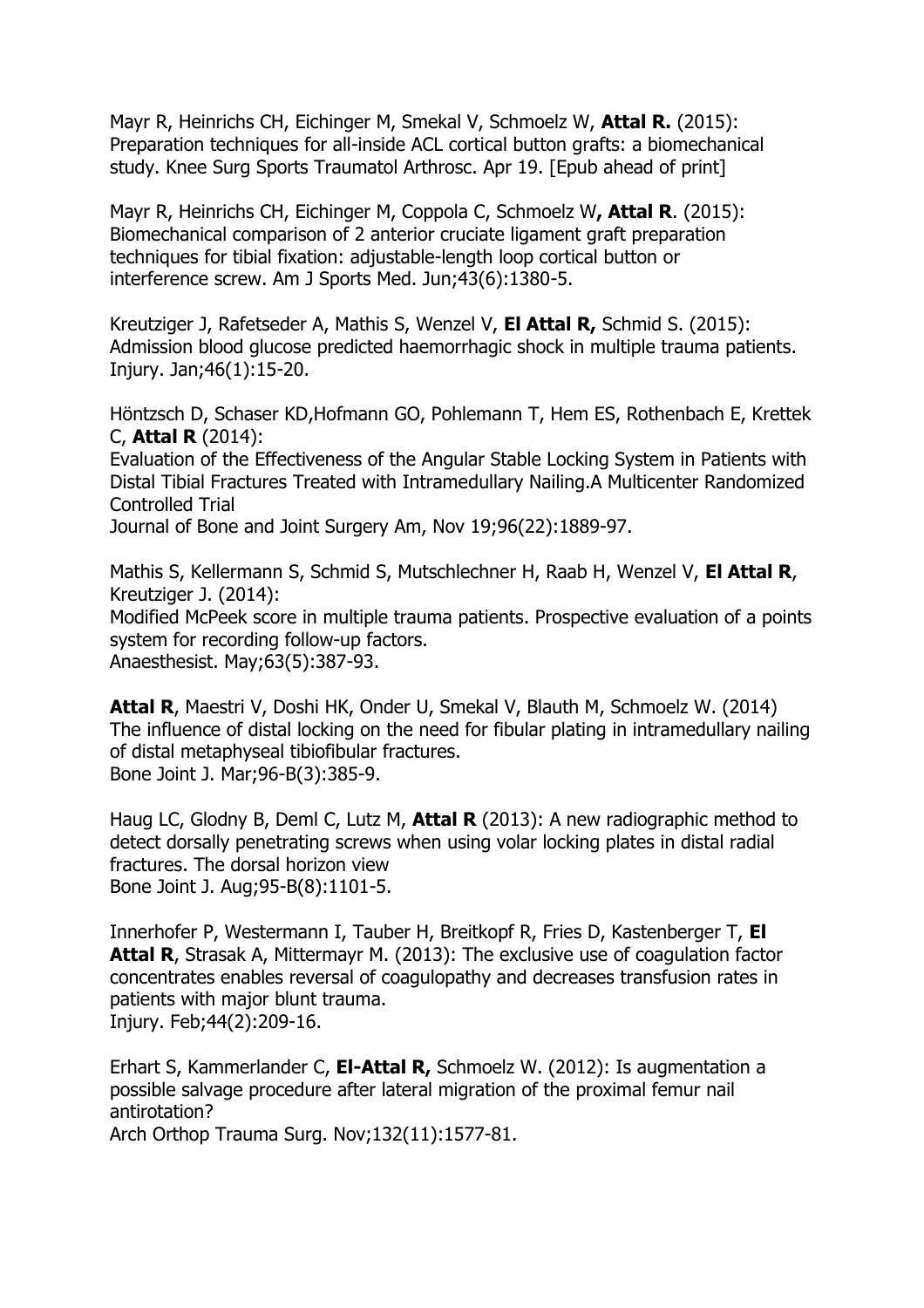Mayr R, Troyer S, Kastenberger T, Krappinger D, Rosenberger R, Obwegeser A, **El**  Attal R. (2012): The impact of coagulopathy on the outcome of traumatic epidural hematoma.

Arch Orthop Trauma Surg. Oct;132(10):1445-50.

Krappinger D, Zegg M, Jeske C, **El Attal R**, Blauth M, Rieger M. (2012): Hemorrhage after low-energy pelvic trauma. J Trauma Acute Care Surg. 2012 Feb;72(2):437-42.

**Attal R**, Hansen M, Kirjavainen M, Bail H, Hammer TO, Rosenberger R, Höntzsch D, Rommens PM. (2012): A multicentre case series of tibia fractures treated with the Expert Tibia Nail (ETN). Arch Orthop Trauma Surg. Jul;132(7):975-84

Quirbach S, Smekal V, Rosenberger RE, **El Attal R**, Schöttle PB. (2012): Anatomical double-bundle reconstruction of the medial patellofemoral ligament with a gracilis autograft.

Oper Orthop Traumatol. Apr;24(2):131-9.

Höntzsch D, Blauth M, **Attal R**.(2011): Angle-stable fixation of intramedullary nails using the Angular Stable Locking System® (ASLS). Oper Orthop Traumatol. Dec;23(5):387-96.

**El Attal R**, Hansen M, Rosenberger R, Smekal V, Rommens PM, Blauth M. (2011): Intramedullary nailing of the distal tibia illustrated with the Expert(TM) tibia nailOper Orthop Traumatol. Dec;23(5):397-410.

Smekal V**, Attal R**, Dallapozza C, Krappinger D. (2011): Elastic stable intramedullary nailing after corrective osteotomy of symptomatic malunited midshaft clavicular fractures. Oper Orthop Traumatol. Dec;23(5):375-84.

Rommens PM**, El Attal R**, Hansen M, Kuhn S. (2011) Intramedullary nailing of proximal tibia fractures. Oper Orthop Traumatol. Dec;23(5):411-22.

Tauber H, Innerhofer P, Breitkopf R, Westermann I, Beer R, **El Attal R**, Strasak A, Mittermayr M.(2011): Prevalence and impact of abnormal ROTEM(R) assays in severe blunt trauma: results of the 'Diagnosis and Treatment of Trauma-Induced Coagulopathy (DIA-TRE-TIC) study'. Br J Anaesth. Sep;107(3):378-87.

Nienaber U, Innerhofer P, Westermann I, Schöchl H, **Attal R**, Breitkopf R, Maegele M. (2011):

The impact of fresh frozen plasma vs coagulation factor concentrates on morbidity and mortality in trauma-associated haemorrhage and massive transfusion. Injury. Jul;42(7):697-701.

Smekal V, Irenberger A, **Attal R**E, Oberladstaetter J, Krappinger D, Kralinger F. (2011): Elastic stable intramedullary nailing is best for mid-shaft clavicular fractures without comminution: Results in 60 patients. Injury. Apr;42(4):324-9.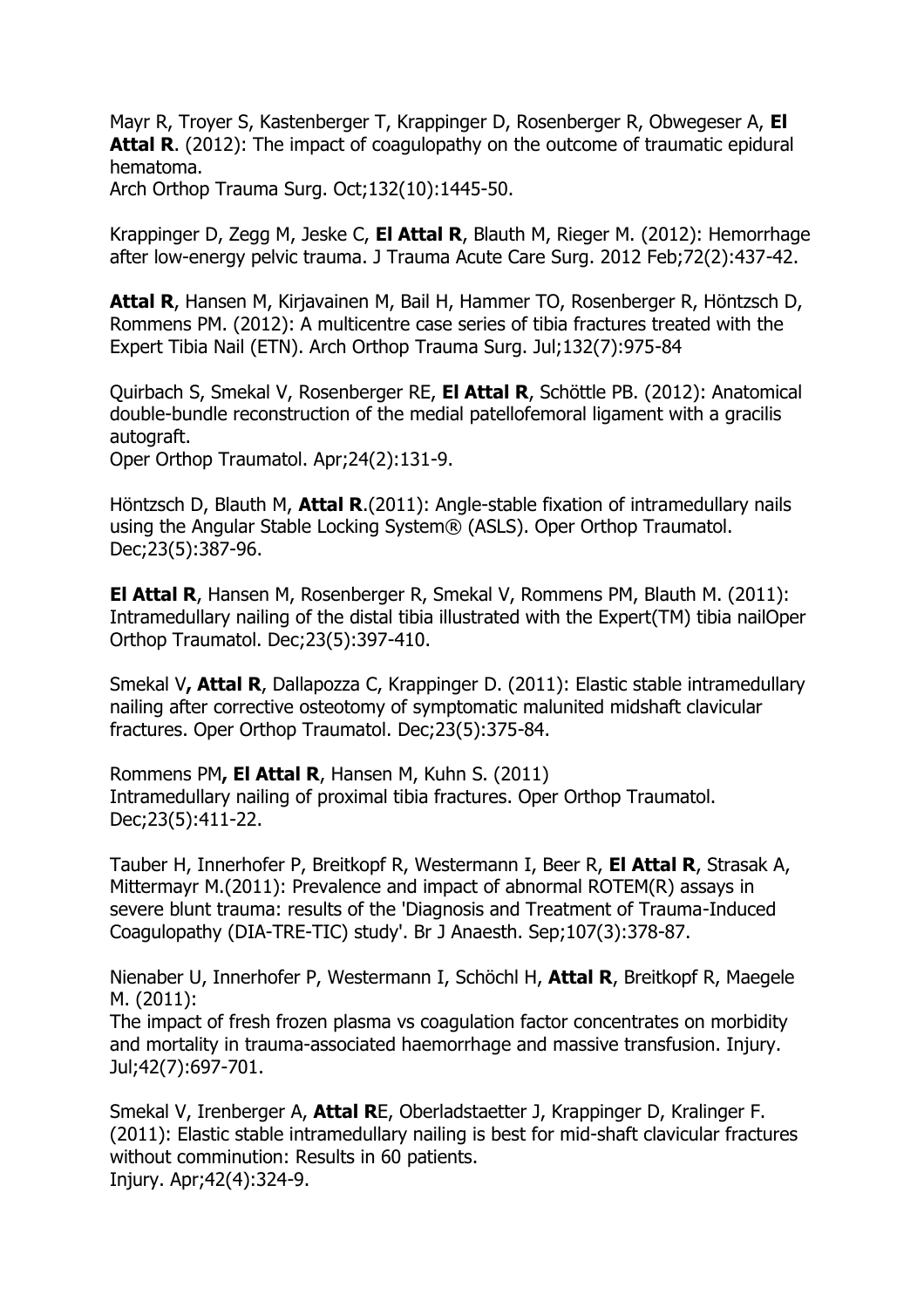Rosenberger RE, Bale RJ, Kneisl C, Krappinger D**, Attal R**. (2010): Two dimensional flouroscopic navigation in posterior cruciate ligament reconstruction. A preclinical cadaveric study. Arch Orthop Trauma Surg. Aug;130(8):971-6.

**Attal R**, Blauth M. (2010): Unaufgebohrte Marknagelung. Orthopäde. Feb;39(2):182-91.

Jeske HC, Larndorfer R, Krappinger D, **Attal R**, Klingensmith M, Lottersberger C, Dünser MW, Blauth M, Falle ST, Dallapozza C. (2010): Management of Hemorrhage in Severe Pelvic Injuries. J Trauma. Feb;68(2):415-20.

Rieger M, Czermak B, **El Attal R**, Sumann G, Jaschke W, Freund M. (2009): Initial clinical experience with a 64-MDCT whole-body scanner in an emergency department: better time management and diagnostic quality? J Trauma. Mar;66(3):648-57.

Oberladstaetter J, Kamelger FS, Rosenberger R, Dallapozza Ch, Struve P, Luger T, Fink Ch**, Attal R**.(2009): Planning of traumatological hospital resources for a major winter sporting event as illustrated by the 2005 Winter Universiad. Arch Orthop Trauma Surg.

Mar;129(3):359-62.

Hansen M, **El Attal R**, Blum J, Blauth M, Rommens PM. (2009): Intramedullary nailing of the tibia with the expert tibia nail. Oper Orthop Traumatol. Dec;21(6):620- 35.

Rosenberger RE, Fink C, Quirbach S**, Attal R**, Tecklenburg K, Hoser C. (2008): The immediate effect of navigation on implant accuracy in primary mini-invasive unicompartmental knee arthroplasty. Knee Surg Sports Traumatol Arthrosc. Dec;16(12):1133-40.

T.J. Luger, **R. Attal**, G. Grömer, C. Schneider, J. Oberladstätter, M. Wagner, C. Fink und T. Haas. (2008): Prehospital medical care service during a Winter Universiade – a dynamic approach. Notfall und Rettungsmedizin, Volume 11, Number 3/ May

M. Reinhold, C. Bach, L. Audigé, R. Bale, **R. Attal**, M. Blauth and F. Magerl (2008): Comparison of two novel fluoroscopy-based stereotactic methods for cervical pedicle screw placement and review of the literature. Eur Spine J. Apr;17(4):564-75.

Rosenberger RE, Hoser C, Quirbach S, **Attal R,** Hennerbichler A, Fink C. (2008): Improved accuracy of component alignment with the implementation of image-free navigation in total knee arthroplasty.

Knee Surg Sports Traumatol Arthrosc. Mar;16(3):249-57

Krappinger D, Kralinger FS, **Attal R**, Hackl W, Haid C. (2007): Modified Prusik knot versus whipstitch technique for soft tissue fixation in anterior cruciate ligament reconstruction: a biomechanical analysis.

Knee Surg Sports Traumatol Arthrosc. Apr;15(4):418-23.